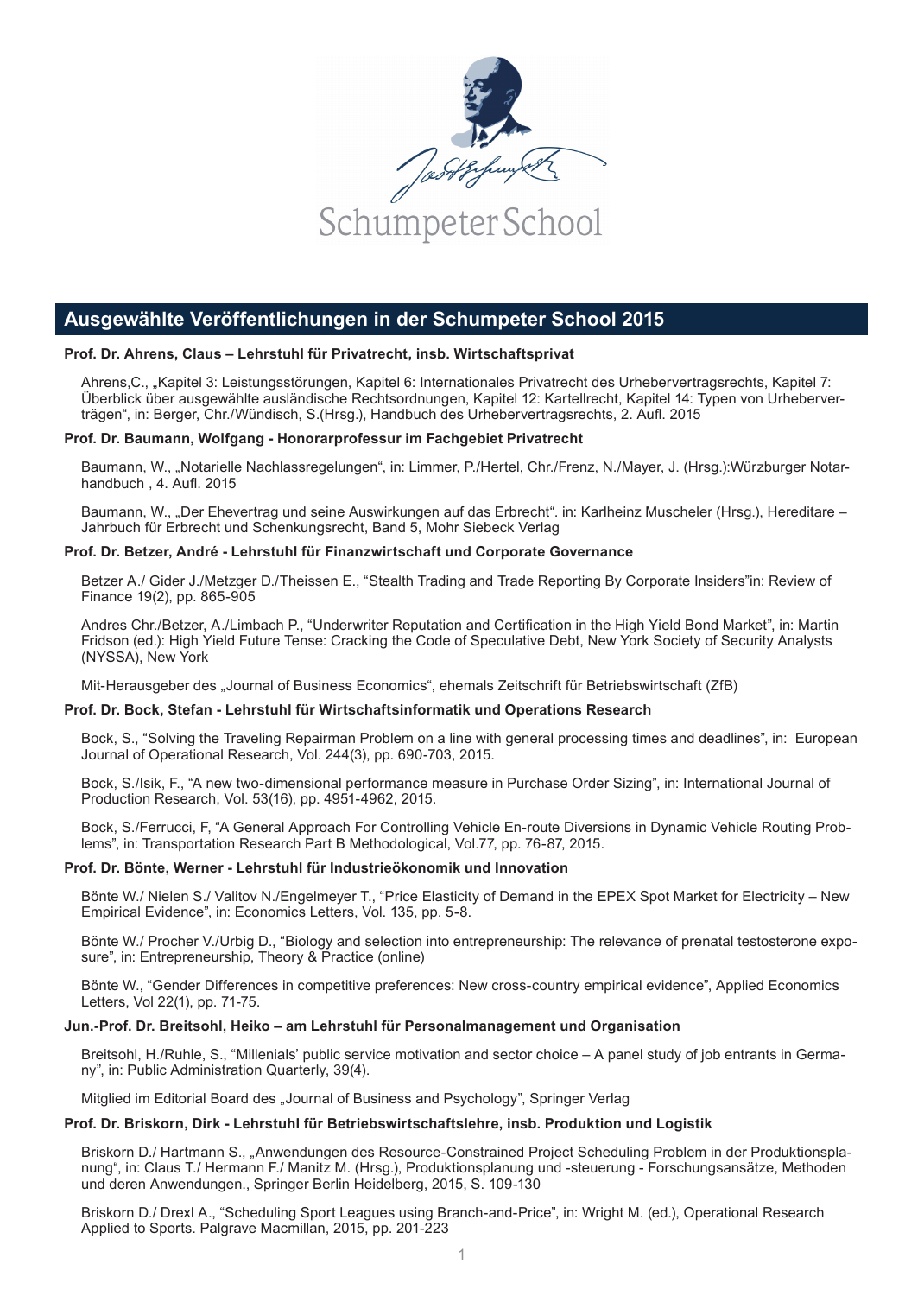Boysen N./ Briskorn D./Fröhlich von Elmbach A./Mothes S., "Scheduling pick-up and delivery jobs in a hospital to level ergonomic stress"in: IIE Transactions on Healthcare Systems Engineering, Vol. 5, No. 1, (2015), pp. 42-53

Boysen N./Briskorn D./Emde S., "A decomposition heuristic for the twin robots scheduling problem", in: Naval Research Logistics, Vol. 62, No. 1, (2015), pp. 16-22

Briskorn D./ Lieder A./ Stolletz R., "A Dynamic Programming Approach for the Aircraft Landing Problem with Aircraft Classes", in: European Journal of Operational Research, Vol. 243, No. 1, (2015), pp. 61-69

Mit-Herausgeber von: Journals of Scheduling, Asia-Pacific Journal of Operational Research, International Abstracts in Operations Research und Gasteditor eines Special Issue zu "Rail Terminal Operations" in OR Spectrum

#### **Prof. Dr. Crasselt, Nils - Lehrstuhl für Controlling**

Crasselt, N./Heitmann, C./Maier, B., "Der deutsche Krankenhaus-Controller in Zahlen", in: Controlling & Management Review, 59. Jg. (2015), Sonderheft 3/2015, S. 8-14.

Crasselt, N./Heitmann, C./Maier, B., "Krankenhaus-Controllingstudie 2015 – Schwerpunkt Kosten- und Erlösverrechnung", in: Health & Care Management, 6. Jg. 2015, Heft 11, S. 32-35.

Schmotz, T./Crasselt, N., "Wie soll über Organvergütungen berichtet werden? - Aktuelle Diskussionspunkte im Lichte historischer Entwicklungen", in: Die Wirtschaftsprüfung, 68. Jg. 2015, S. 877-885.

# **Prof. Dr. Fischedick, Manfred - apl. Professur für Energiewirtschaft und Nachhaltigkeit**

Fischedick M./Görner, K/Thomeczek, M. (Hrsg.): "CO2: Abtrennung, Speicherung, Nutzung – ganzheitliche Bewertung im Bereich von Energiewirtschaft und Industrie", Springer Vieweg Verlag, Berlin, 2015

Fischedick, M./Lechtenböhmer, S./ Yetano, M. et al,"Concepts and Methodologies for Measuring the Sustainability of Cities", in: Annual Review Environmental Resources 2015. Vol. 39, pp. 519–547

Fischedick, M./Marzinkowski, J./Weigel, M./Winzer, P., "Multicriteria analysis of primary steelmaking technologies", in: Journal of Cleaner Production 2015 (online)

## **Jun.-Prof. Dr. Fischer, Alexander – am Lehrstuhl für Marketing**

Fischer, A./ Langner, T., "Brand-related motor actions: the impact of self-performed actions on brand knowledge", in: Proceedings of the 44th EMAC Conference, Leuven, Belgium

Bruns, P./Fischer, A./Langner, T., "To rhyme or not to rhyme? How encoding modality moderates the recall of rhyming and non-rhyming brand slogans", in: Proceedings of the 44th EMAC Conference, Leuven, Belgium

Fischer, A./ Langner, T./ Schmidt, J., "Is it really love? A comparative investigation of the emotional nature of brand and interpersonal love", in: Psychology & Marketing, Vol. 32, pp. 624 - 634

Fischer A./Langner, T., "Markenmotorik: Markenspezifische Handlungen als neues, wertvolles Asset für die Markenführung", in: Schimansky, A. (Hrsg.), Der neue Wert der Marke, 2. Auflage, Vahlen: München.

# **Prof. Dr. Frambach, Hans - Arbeitsbereich Mikroökonomie und Geschichte des ökonomischen Denkens**

Eisseich D./Frambach, H., "Der dritte Weg der Päpste. Die Wirtschaftsideen des Vatikans", UVK, Konstanz und München 2015

Frambach H., "What Remains of Humboldt at Times of the Bologna Reform?", in: J. G. Backhaus (ed.), The University According to Humboldt, History, Policy, and Future Possibilities, Springer Briefs in Economics, Vol. 89, Springer 2015, pp. 39-51.

Frambach, H., "Great Nations in Peril—Rise and Fall of Prussia", in: Great Nations at Peril, Series: The European Heritage in Economics and the Social Sciences, Vol. 17, Springer 2015, pp. 21-36.

Frambach, H., "Outstanding personalities of German history - Reichsfreiherr vom Stein as an Utopian", in: H. Peukert (ed.), Taking up the Challenge, Metropolis 2015, pp. 463-477.

Mit-Herausgeber der Reihe "The European Heritage in Economics and the Social Sciences", Springer Verlag

#### **Prof. Dr. Garnefeld, Ina - Lehrstuhl für Dienstleistungsmanagement**

Eggert, A./Steinhoff, L./Garnefeld, I., "Managing the Bright and Dark Sides of Status Endowment in Hierarchical Loyalty Programs", in: Journal of Service Research, Vol. 18, 2015, pp. 210-228

Garnefeld, I./Helm, S.V., "Referral Engineering in Service Markets: Initial Evidence and Consumer Motivations", in: Proceedings of the AMA Winter Marketing Educators' Conference, San Antonio/USA 2015

Feider, L./Garnefeld, I./Böhm, E., "Threatening Customers Not to Return - An Effective Strategy for Online Retailers?", in: Proceedings of the 44th EMAC Conference, Leuven/Belgium 2015

Grötschel, A./Garnefeld, I./Wies, J., "Search Strategies for Online Reviews - Which Reviews Are Read?", in: Proceedings of the 44th EMAC Conference, Leuven/Belgium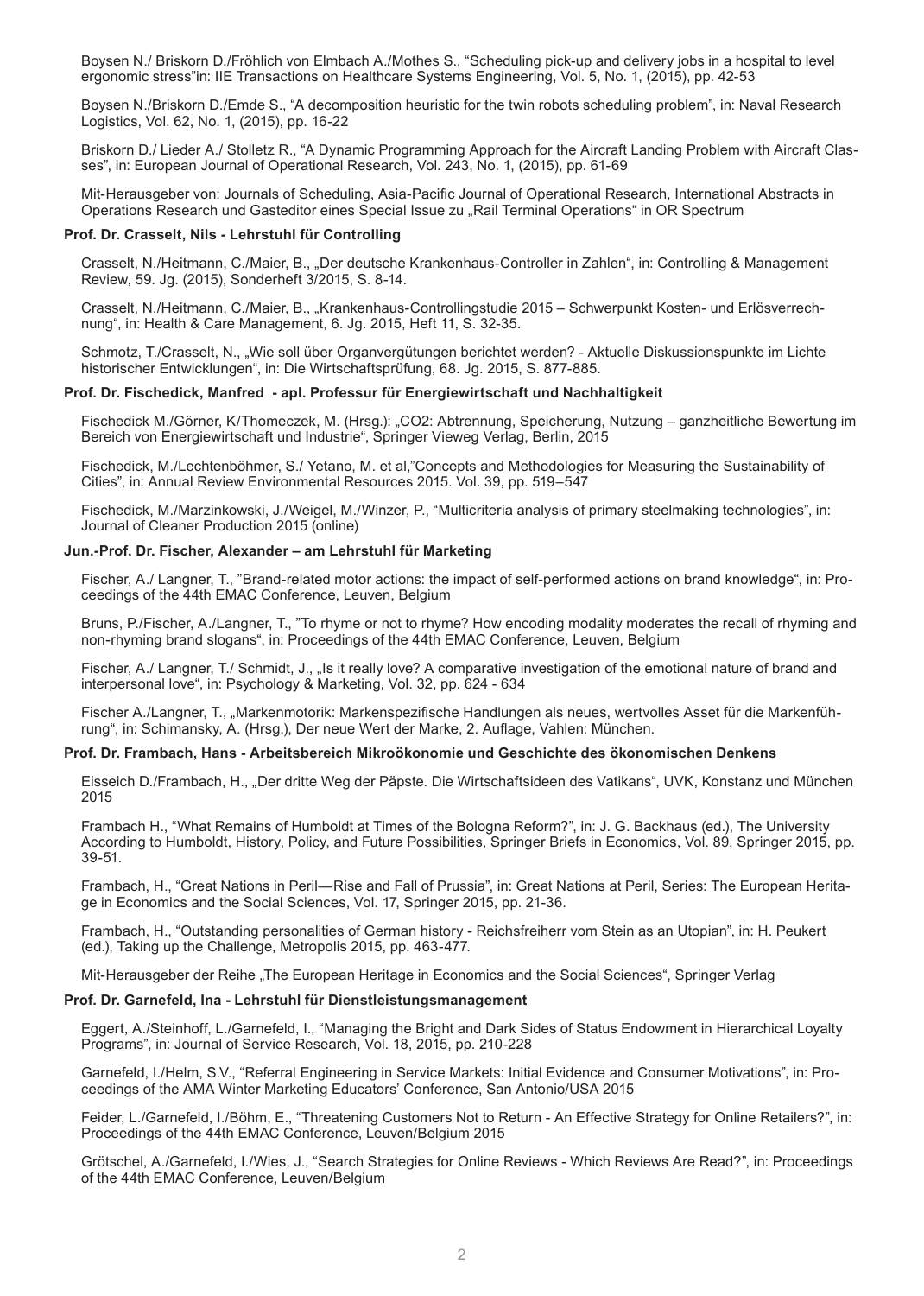## **Prof. Dr. Jürges, Hendrik - Lehrstuhl für Gesundheitsökonomie und Gesundheitsmanagement sowie Bergisches Kompetenzzentrum für Gesundheitsmanagement und Public Health (BKG)**

Jürges, H./Köberlein, J., "What explains DRG upcoding in neonatology? The roles of financial incentives and infant health", in: Journal of Health Economics 4 (2015), pp. 13-26

Jürges, H., "Ramadan fasting, sex-ratio at birth, and birth weight: No effects on Muslim infants born in Germany",in: Economics Letters 137 (2015), pp. 13-16

# **Prof. Dr. Jüßen, Falko - Lehrstuhl für Internationale Wirtschaft und Regionalökonomik**

Bayer, Chr./ Jüßen, F., "Happiness and the Persistence of Income Shocks", in: American Economic Journal: Macroeconomics, 7(4), pp. 160–187.

## **Jun.-Prof. Dr. Köberlein-Neu, Juliane – am BKG**

Jürges, H./Köberlein, J., "What explains DRG upcoding in neonatology? The roles of financial incentives and infant health", in: Journal of Health Economics 4 (2015), pp. 13-26

# **Prof. Dr. Langner, Tobias - Lehrstuhl für Marketing**

Fischer, A./Langner, T., "Brand-related motor actions: the impact of self-performed actions on brand knowledge", in: Proceedings of the 44th EMAC Conference, Leuven, Belgium

Bruns, P./Fischer, A./Langner, T., "To rhyme or not to rhyme? How encoding modality moderates the recall of rhyming and non-rhyming brand slogans", in: Proceedings of the 44th EMAC Conference, Leuven, Belgium

Fischer, A./ Langner, T./ Schmidt, J., "Is it really love? A comparative investigation of the emotional nature of brand and interpersonal love", in: Psychology & Marketing, Vol. 32, pp. 624 - 634

Fischer A./Langner, T., "Markenmotorik: Markenspezifische Handlungen als neues, wertvolles Asset für die Markenführung", in: Schimansky, A. (Hrsg.), Der neue Wert der Marke, 2. Auflage, Vahlen: München.

# **Jun-Prof. Dr. Lohmann, Christian – am Lehrstuhl für Controlling**

Lohmann, C., "Managerial incentives for capacity investment decisions", in: Journal of Management Control, Vol. 26, 2015, pp. 27-49.

## **Dr. Neugebauer, Claudia – Privatdozentin am Lehrstuhl für Finanzwissenschaft und Steuerlehre**

Neugebauer, C., "Umqualifizierungsproblematik bei freiberuflichen Mitunternehmerschaften am Beispiel der Heilberufe", in: Der Betrieb, 68. Jg., 2015, S. 2041-2049.

Neugebauer, C., "Sachgerechte Typisierung und Pauschalierung? Oder: Wer profitiert von der Abziehbarkeit von Aufwendungen für die erste Berufsausbildung oder das Erststudium?" in: Finanz-Rundschau, 97. Jg., 2015, S. 307-318.

Mitglied des Wissenschaftlichen Beirats der Zeitschrift DER BETRIEB Review

#### **Jun.-Prof. Dr. Procher, Vivien–am Jackstädtzentrum für Unternehmertums- und Innovationsforschung**

Bönte, W./Procher, V./Urbig, D., "Biology and selection into entrepreneurship: The relevance of prenatal testosterone exposure.", in: Entrepreneurship, Theory & Practice (online)

Urbig, D./Terjesen, S./Procher, V/Muehlfeld, K./van Witteloostuijn, A., "Come on and take a free ride: Contributing to public goods in native and foreign language settings.", in: Academy of Management Learning & Education (online)

# **Prof. Dr. Schneider, Kerstin - Lehrstuhl für Steuerlehre und Finanzwissenschaft sowie Wuppertal Institut für bildungsökonomische Forschung e.V. (WIB)**

Makles, A., Schneider, K., "Much Ado about Nothing? The Role of Primary School Catchment Areas for Ethnic School Segregation. Evidence from a Policy Reform.", in: German Economic Review, 16(2), pp. 203-225.

Bütler, M./Schneider, K. (Eds.), "Redesigning the Welfare State for Aging Societies", in: International Tax and Public Finance, Special Issue, 2015, 22(4), pp. 531-533.

Brauckmann, S./Schwarz, A., "No time to manage? The trade-off between relevant tasks and actual priorities of school leaders in Germany". International Journal of Educational Management, 2015, Vol. 29, No. 6, pp. 749-765.

Dienes, C., "Actions and intentions to pay for climate change mitigation: Environmental concern and the role of economic factors", in: Ecological Economics, 2015, Vol. 109, pp. 122-129

Schwarz, A./Klemm, K./Kemper, T., "Erster Bericht zur Evaluation des Gesetzes zur Förderung kommunaler Aufwendungen für die schulische Inklusion in Nordrhein-Westfalen", URL: http://www.wib.uni-wuppertal.de/fileadmin/wib/documents/ publications/WIB\_EvalInklF%C3%B6G\_1\_Bericht\_150520\_FINAL.pdf

# **Prof. Dr. Schneidewind, Uwe - Lehrstuhl für Innovationsmanagement und Nachhaltigkeit**

Schneidewind, U./Singer-Brodowski: Vom experimentellen Lernen zum transformativen Experimentieren – Reallabore als Katalysator für eine lernende Gesellschaft auf dem Weg zu einer Nachhaltigen Entwicklung, in: Zeitschrift für Wirtschaftsund Unternehmensethik, 01/2015, S. 10-23